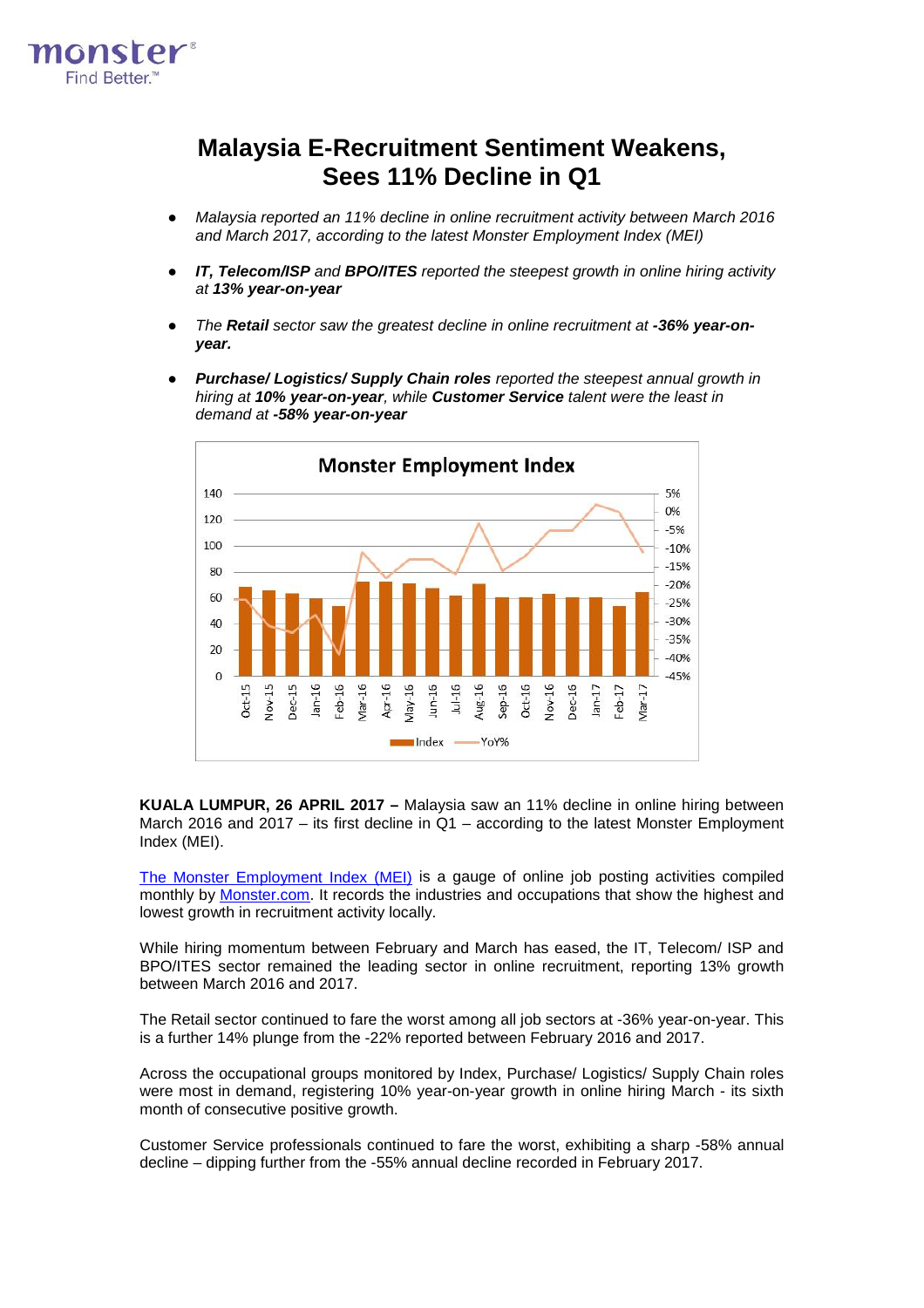

"The persisting gloomy economic outlook has left employers conservative when it comes to hiring across the board, in spite of the short-term positive economic forecasts in key sectors such as IT, Production and Manufacturing. The Central Bank's data has revealed the youth unemployment rate was three times the national average. These are the very people who are most vulnerable to the trend of slow hiring, as they are typically the last to be hired, and the first to be let go," **said Sanjay Modi, Managing Director, Monster.com – APAC and Middle East.**

"However, it is encouraging to note the growing business confidence in Malaysia on the whole, amidst the gloom, whilst the intention of creating new job opportunities for the locals in the months ahead. But the real challenge that lies ahead is finding qualified candidates that can match the expectations of today's demanding workforce."

The [Monster Employment Index](http://www.monster.com.my/employment-index/) Malaysia is a monthly gauge of online job posting activity, based on a real-time review of millions of employer job opportunities, culled from a large representative selection of career websites and online job listings across Malaysia. The Index does not reflect the trend of any one advertiser or source, but is an aggregate measure of the change in job listings across the industry.

## **Monster Employment Index Malaysia results for the past 18 months are as follows:**

| Oct<br>15 | Nov<br>$\overline{ }$<br>כ ו | Dec<br>15 | Jan<br>16 | Feb<br>16 | Mar<br>16 | Apr<br>16 | Mav<br>16      | Jun<br>16 | Jul<br>16 | Aug<br>16 | Sep<br>16 | Oct<br>16 | Nov<br>16 | Dec<br>16 | Jan<br>៱ | Feb<br>$\overline{ }$ | Mar<br>$\rightarrow$ | $Y$ -o- $Y$              |
|-----------|------------------------------|-----------|-----------|-----------|-----------|-----------|----------------|-----------|-----------|-----------|-----------|-----------|-----------|-----------|----------|-----------------------|----------------------|--------------------------|
| 69        | 66                           | 64        | 60        | 54        | 73        | 73        | 72<br><u>_</u> | 68        | 62        | 74        | 61        | 61        | 63        | 61        | 61       | 54                    | 65                   | $11\%$<br><b>Service</b> |

| Year-over-year Growth                                          | Mar<br>16 | Mar<br>17 | % Growth<br>$Y - 0 - Y$ | Year-over-year Growth                                                         | Mar<br>16 | Mar<br>17 | % Grov<br>$Y-0-Y$ |
|----------------------------------------------------------------|-----------|-----------|-------------------------|-------------------------------------------------------------------------------|-----------|-----------|-------------------|
| IT, Telecom/ISP and BPO/ITES                                   | 76        | 86        | 13%                     | <b>BFSI</b>                                                                   | 97        | 88        | $-9%$             |
| Production/Manufacturing,<br>Automotive and Ancillary          | 87        | 93        | 7%                      | Advertising, Market Research,<br>Public Relations, Media and<br>Entertainment | 78        | 69        | $-12%$            |
| Logistic, Courier/ Freight/<br>Transportation, Shipping/Marine | 69        | 69        | $0\%$                   | Hospitality                                                                   | 71        | 59        | $-17%$            |
| Engineering, Construction and<br><b>Real Estate</b>            | 79        | 75        | $-5%$                   | Retail                                                                        | 89        | 57        | $-36%$            |

## **Top Growth Industries Lowest Growth Industries**

| Growth<br>Y-o-Y | Year-over-year Growth                                                         | Mar<br>16 | Mar<br>17 | % Growth<br>Y o Y |
|-----------------|-------------------------------------------------------------------------------|-----------|-----------|-------------------|
| 13%             | <b>BFSI</b>                                                                   | 97        | 88        | $-9%$             |
| 7%              | Advertising, Market Research,<br>Public Relations, Media and<br>Entertainment | 78        | 69        | $-12%$            |
| 0%              | Hospitality                                                                   | 71        | 59        | $-17%$            |
| $-5%$           | Retail                                                                        | 89        | 57        | $-36%$            |

| <b>Year-over-year Growth</b>            | Mar<br>16 | Mar<br>17 | % Growth<br>$Y - 0 - Y$ | Year-over-year Growth           | Mar<br>16 | Mar<br>17 | % Grov<br>$Y - 0 - Y$ |
|-----------------------------------------|-----------|-----------|-------------------------|---------------------------------|-----------|-----------|-----------------------|
| Purchase/ Logistics/ Supply Chain       | 67        | 74        | 10%                     | Finance & Accounts              | 90        | 79        | $-12%$                |
| Software, Hardware, Telecom             | 52        | 57        | 10%                     | HR & Admin                      | 75        | 65        | $-13%$                |
| Sales & Business Development            | 76        | 83        | 9%                      | <b>Hospitality &amp; Travel</b> | 67        | 47        | $-30%$                |
| Engineering /Production, Real<br>Estate | 76        | 74        | $-3%$                   | <b>Customer Service</b>         | 77        | 32        | $-58%$                |
|                                         |           |           |                         |                                 |           |           |                       |

## **Top Growth Occupations Lowest Growth Occupations**

| Growth<br>Y-o-Y | <b>Year-over-year Growth</b> | Mar<br>16 | Mar<br>17 | % Growth<br>$Y$ -o- $Y$ |
|-----------------|------------------------------|-----------|-----------|-------------------------|
| 10%             | Finance & Accounts           | 90        | 79        | $-12%$                  |
| 10%             | HR & Admin                   | 75        | 65        | $-13%$                  |
| 9%              | Hospitality & Travel         | 67        | 47        | $-30%$                  |
| $-3%$           | <b>Customer Service</b>      | 77        | 32        | $-58%$                  |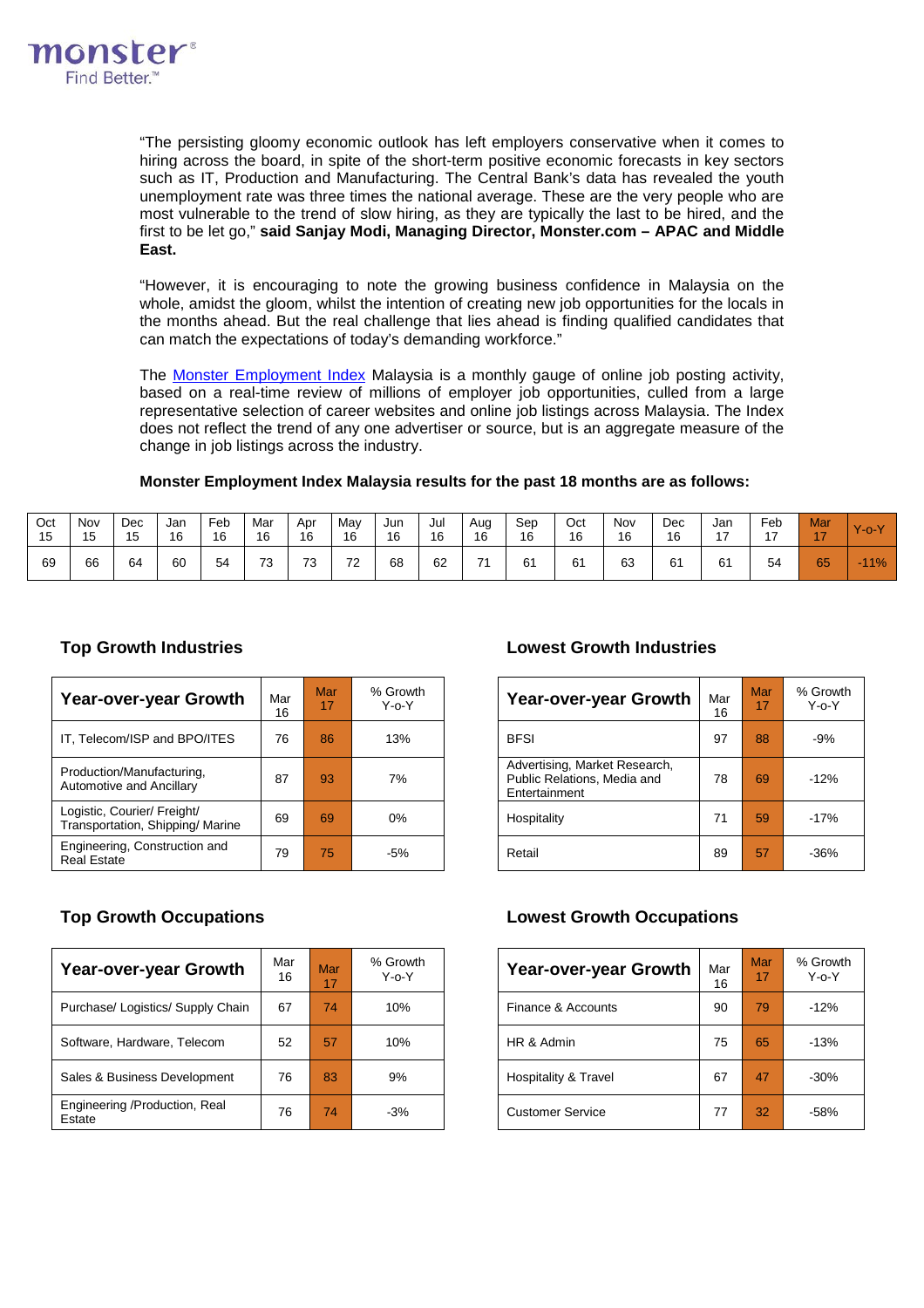|                                                                                             |     | 2016 |     |     |     |     |     |     |     |     | 2017 |     |     |
|---------------------------------------------------------------------------------------------|-----|------|-----|-----|-----|-----|-----|-----|-----|-----|------|-----|-----|
|                                                                                             | Mar | Apr  | May | Jun | Jul | Aug | Sep | Oct | Nov | Dec | Jan  | Feb | Mar |
| IT, Telecom/ISP and<br><b>BPO/ITES</b>                                                      | 76  | 78   | 80  | 76  | 72  | 90  | 71  | 70  | 80  | 83  | 80   | 64  | 86  |
| <b>Engineering, Construction</b><br>and Real Estate                                         | 79  | 79   | 78  | 73  | 66  | 76  | 67  | 66  | 66  | 64  | 65   | 63  | 75  |
| <b>BFSI</b>                                                                                 | 97  | 94   | 91  | 84  | 71  | 84  | 71  | 70  | 72  | 68  | 81   | 71  | 88  |
| <b>Production/Manufacturing,</b><br><b>Automotive and Ancillary</b>                         | 87  | 88   | 86  | 86  | 85  | 90  | 85  | 85  | 88  | 86  | 88   | 87  | 93  |
| Oil and Gas                                                                                 | 75  | 74   | 67  | 68  | 64  | 65  | 63  | 68  | 65  | 68  | 66   | 66  | 71  |
| <b>Hospitality</b>                                                                          | 71  | 74   | 71  | 81  | 77  | 77  | 80  | 63  | 62  | 58  | 55   | 53  | 59  |
| Retail                                                                                      | 89  | 92   | 91  | 85  | 75  | 85  | 67  | 65  | 70  | 65  | 60   | 42  | 57  |
| Logistic, Courier/ Freight/<br>Transportation, Shipping/<br>Marine                          | 69  | 74   | 72  | 70  | 64  | 85  | 65  | 65  | 64  | 55  | 60   | 47  | 69  |
| Advertising, Market<br><b>Research, Public Relations,</b><br><b>Media and Entertainment</b> | 78  | 80   | 77  | 77  | 72  | 80  | 71  | 71  | 73  | 73  | 70   | 58  | 69  |

# **By Industry**

# **By Occupation**

|                                                       | 2016 |     |     |     |     |     |     |     |     |            |     | 2017 |     |  |
|-------------------------------------------------------|------|-----|-----|-----|-----|-----|-----|-----|-----|------------|-----|------|-----|--|
|                                                       | Mar  | Apr | May | Jun | Jul | Aug | Sep | Oct | Nov | <b>Dec</b> | Jan | Feb  | Mar |  |
| Software, Hardware,<br>Telecom                        | 52   | 55  | 52  | 44  | 36  | 48  | 37  | 43  | 51  | 50         | 44  | 35   | 57  |  |
| <b>Finance &amp; Accounts</b>                         | 90   | 87  | 86  | 81  | 73  | 81  | 73  | 72  | 74  | 70         | 71  | 68   | 79  |  |
| <b>Sales &amp; Business</b><br><b>Development</b>     | 76   | 79  | 77  | 80  | 75  | 87  | 76  | 78  | 84  | 83         | 84  | 63   | 83  |  |
| <b>Customer Service</b>                               | 77   | 77  | 76  | 65  | 58  | 56  | 44  | 38  | 39  | 38         | 31  | 23   | 32  |  |
| <b>Marketing &amp;</b><br><b>Communications</b>       | 91   | 92  | 91  | 89  | 87  | 93  | 86  | 85  | 88  | 87         | 85  | 77   | 84  |  |
| HR & Admin                                            | 75   | 72  | 71  | 70  | 67  | 73  | 67  | 68  | 68  | 66         | 63  | 57   | 65  |  |
| <b>Engineering /Production,</b><br><b>Real Estate</b> | 76   | 76  | 75  | 72  | 66  | 76  | 67  | 67  | 67  | 64         | 66  | 67   | 74  |  |
| <b>Hospitality &amp; Travel</b>                       | 67   | 69  | 67  | 80  | 68  | 76  | 68  | 49  | 46  | 38         | 34  | 31   | 47  |  |
| <b>Purchase/Logistics/Supply</b><br>Chain             | 67   | 71  | 70  | 70  | 64  | 78  | 66  | 68  | 69  | 67         | 70  | 61   | 74  |  |

**- ENDS -**

**About the Monster Employment Index**

Launched in May 2015, with data collected since February 2014, the <u>Monster Employment</u>